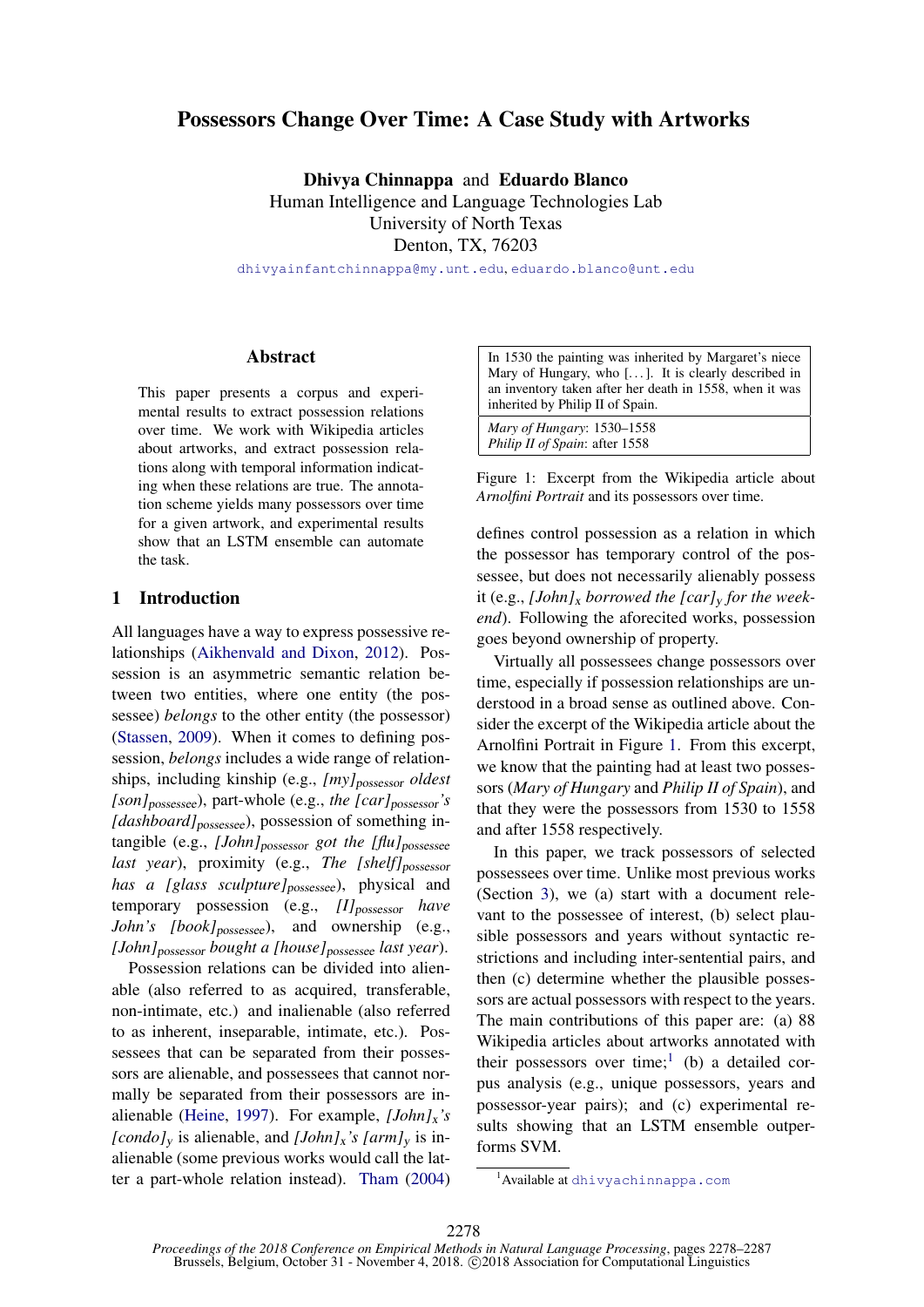## 2 Previous Work

We briefly summarize work on possession relationships from a theoretical perspective, and then move to work in computational linguistics.

### <span id="page-1-1"></span>2.1 Possession relations

The very definition of possession is not set in stone. [Aikhenvald](#page-8-2) [\(2013\)](#page-8-2) distinguishes three core meanings for possessive noun phrases that occur across languages: ownership (of property), wholepart (often referred to as part-whole), and kinship. Following a cross-linguistic perspective, she discusses possessions and time (present and former possession relationships, e.g., *my tooth* vs. *my former axe*), temporary and permanent possession (e.g., *borrow* vs. *acquire*) and others. [Heine](#page-8-1) [\(1997\)](#page-8-1) classifies possession relationships depending on the possessor and possessee. First, he makes a distinction between human (e.g.,  $II_x$ ) *have a [house]<sub>v</sub>*) and non-human possessors (e.g. *[This house]<sub>x</sub> has [two bedrooms]<sub>y</sub>).* Second, he differentiates three kinds of possession depending on the possessee: concrete possession (e.g.,  $[I]_x$  *have [two cats]<sub>y</sub>*), social possession (e.g.,  $[I]_x$ ) *have [two sisters]<sub>y</sub>*), and abstract possession (e.g.,  $[I]_x$  *have [an idea]<sub>y</sub>*). [Miller and Johnson-Laird](#page-8-3) [\(1976\)](#page-8-3) differentiate between three kinds of possession: inherent, accidental, and physical; and provide the following example: *He owns an umbrella (inherent), but she's borrowed it (accidental), though she doesn't have it with her (physical)*.

Possession relations have also been defined in terms of parameters. For example, [Stassen](#page-9-0) [\(2009\)](#page-9-0) considers two parameters (permanent contact and control) and [Heine](#page-8-1) [\(1997\)](#page-8-1) defines five parameters (human possessor, concrete possessee, spatial proximity, temporal permanence, and control).

While we do not closely follow any of these previous works, we borrow from them the broad definition of possession relations, and the motivation to work with possessions over time.

## 2.2 Computational Linguistics

Within computational linguistics, possession relations have been mostly studied as one of the many relations encoded in a given syntactic construction. For example, [Tratz and Hovy](#page-9-2) [\(2013\)](#page-9-2) extract semantic relations within English possessives. They propose a set of 18 relations, e.g. *temporal* (e.g., *[today]*x*'s [rates]*y), *extent* (e.g., *[6 hours]*y*' [drive]*x). Their *controller / owner* */ user* relation (one relation with three aliases) is the closest relation to the possession relations we target in this paper. Extracting semantic relations between noun compounds [\(Nakov](#page-8-4) [and Hearst,](#page-8-4) [2013;](#page-8-4) [Tratz and Hovy,](#page-9-3) [2010\)](#page-9-3) usually includes extracting possession relations, e.g., *[family]*<sup>x</sup> *[estate]*y. These previous works extract all semantic relations—including possessions between arguments that follow a syntactic construction.

In our previous work [\(Chinnappa and Blanco,](#page-8-5) [2018\)](#page-8-5), we identify possession relations between a deterministically chosen person (possessor) and a concrete object (possessee) within a sentence. If a possession relation exists, we also identify the possession type (alienable or control). Finally, we temporally anchor the possession relation with respect to the verb of which the possessor is the subject. In this paper, we take a complementary approach. We start with text relevant to the possessee of interest—specifically, its Wikipedia article and then extract its possessors without any restrictions beyond considering as possessors only named entities. Furthermore, we specify in which years the possessions were true.

To the best of our knowledge, the work by [Banea et al.](#page-8-6) [\(2016\)](#page-8-6) is the only one on extracting possession relations without imposing syntactic constraints. [Banea and Mihalcea](#page-8-7) [\(2018\)](#page-8-7) build a corpus working with personal blogs, and present results on automatic extraction of possession using a naive bayes approach. They consider as possessors the author of a blog, and as possessees concrete nouns in blog posts. Regarding time, they annotate possessions at the time of the utterance (when the blog posts were published). Unlike them, we work with one possessee per Wikipedia article (i.e., the artwork the article is about), and then find possessors in the article. Additionally, we extract when a possessor-possessee relation is true with respect to the years in the article, and present results using SVM and end-to-end neural networks.

# <span id="page-1-0"></span>3 Annotating Possessions Over Time

In this section, we detail the methodology to create a corpus of possession relations over time. We first discuss the selection of source documents and possessees of interest. Then, we detail what is considered as a potential possessor, and how these possessors are paired with years. Finally, we describe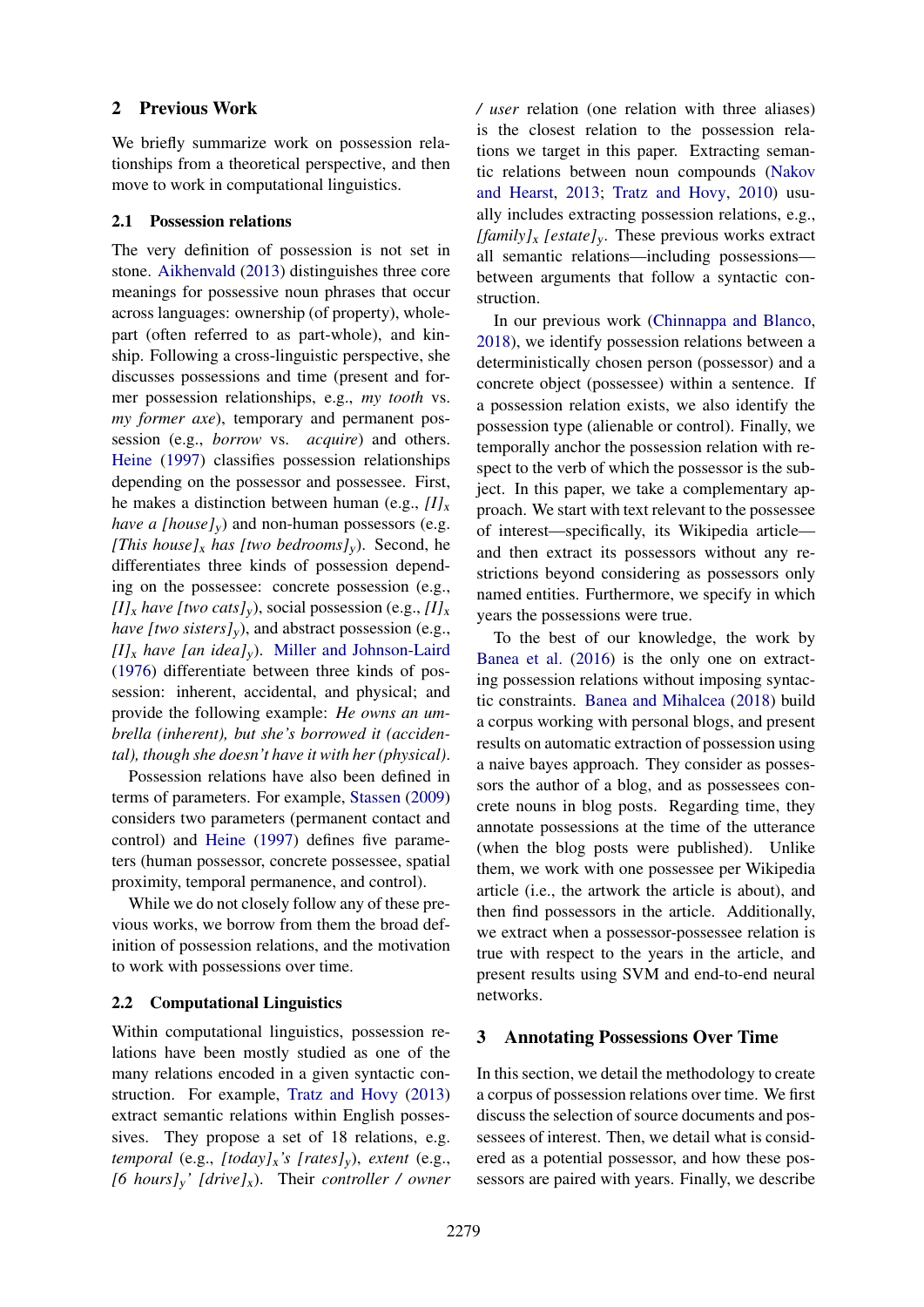|                      |                       | #      | $\%$  |
|----------------------|-----------------------|--------|-------|
|                      | <b>PERSON</b>         | 1,152  | 48.0  |
| <i>x</i> , potential | ORG                   | 986    | 30.5  |
| possessor            | GPE, LOC              | 692    | 21.5  |
|                      | A11                   | 3,230  | 100.0 |
| y, year              | All                   | 940    | 100.0 |
|                      | x is PERSON           | 6,304  | 48.8  |
| $(x, y)$ pairs       | $\overline{x}$ is ORG | 3,840  | 29.7  |
|                      | x is GPE, LOC         | 2,769  | 21.4  |
|                      | All                   | 12,913 | 100.0 |

<span id="page-2-2"></span>Table 1: Counts of potential possessors  $(x)$  and years  $(y)$ , and  $(x, y)$  pairs selected for annotation.

the annotation process (is the potential possessor an actual possessor with respect to the years?) and analyze the resulting corpus.

### 3.1 Selecting Source Documents

Our goal is to target possessors of a given possessee over time. A natural choice is to work with documents about specific objects, as they are likely to describe the history and key events involving the objects. We decided to work with Wikipedia articles about important artworks. The methodology presented here, however, is not limited to artworks, and we believe it is applicable to any article about an object of interest.

We selected 100 artworks using online content, including Google queries for *famous artwork* and *famous paintings*, and online lists.<sup>[2](#page-2-0)</sup> Then, we downloaded the full content of the corresponding Wikipedia articles. Some of the selected artworks are The Third of May 1808, Philosopher in Meditation, and Saturn Devouring His Son. The final corpus has 88 articles because we discarded articles if we could not select at least three (potential possessor, year) pairs (see below).

### 3.2 Selecting Potential Possessors and Years

Once possessees and their Wikipedia articles were selected, we identified potential possessors and years following the five steps below for each section in each Wikipedia article:

1. Run the named entity recognizers in spa $Cy^3$  $Cy^3$ and Stanford CoreNLP [\(Manning et al.,](#page-8-8) [2014\)](#page-8-8).



<span id="page-2-3"></span>Figure 2: Distribution of unique potential possessors, unique years and unique pairs per article. Each boxplot displays the minimum, first quartile, median, third quartile and maximum.

- 2. Select as potential possessors all instances of the following named entities: PERSON, OR-GANIZATION, LOCATION, and GPE.
- 3. Select as years all sequences of four digits inside a DATE named entity.
- 4. Remove all duplicate potential possessors and years from steps 2 and 3.
- 5. Generate all pairs of potential possessors and years.

Table [1](#page-2-2) presents basic counts and percentages of the potential possessors and years after removing duplicates (Step 4), and the pairs generated (Step 5) for all documents. There are 3,230 potential possessors and 940 years, and 12,913 (potential possessor, year) pairs. The most common named entity of potential possessors is PERSON  $(48\%)$ , followed by ORG  $(30.5\%)$  and GPE / LOC (21.5%). The percentage of (potential possessor, year) pairs depending on the named entity of the potential possessor almost follows an identical distribution (48.8%, 29.7% and 21.4%).

Figure [2](#page-2-3) shows the distributions of unique potential possessors, years and (potential possessor, year) pairs generated per article (or equivalently, per possessee). While the distributions are far from uniform, the boxplots show that most articles have a substantial number of potential possessors, years and pairs. The minimum number of potential possessors is 4, of years 2, and of pairs 7. But

<span id="page-2-0"></span><sup>2</sup><http://en.most-famous-paintings.com>, [http://remliel.com/2016/07/08/100](http://remliel.com/2016/07/08/100-) <greatest-paintings-of-all-time>

<span id="page-2-1"></span><sup>3</sup><https://spacy.io/>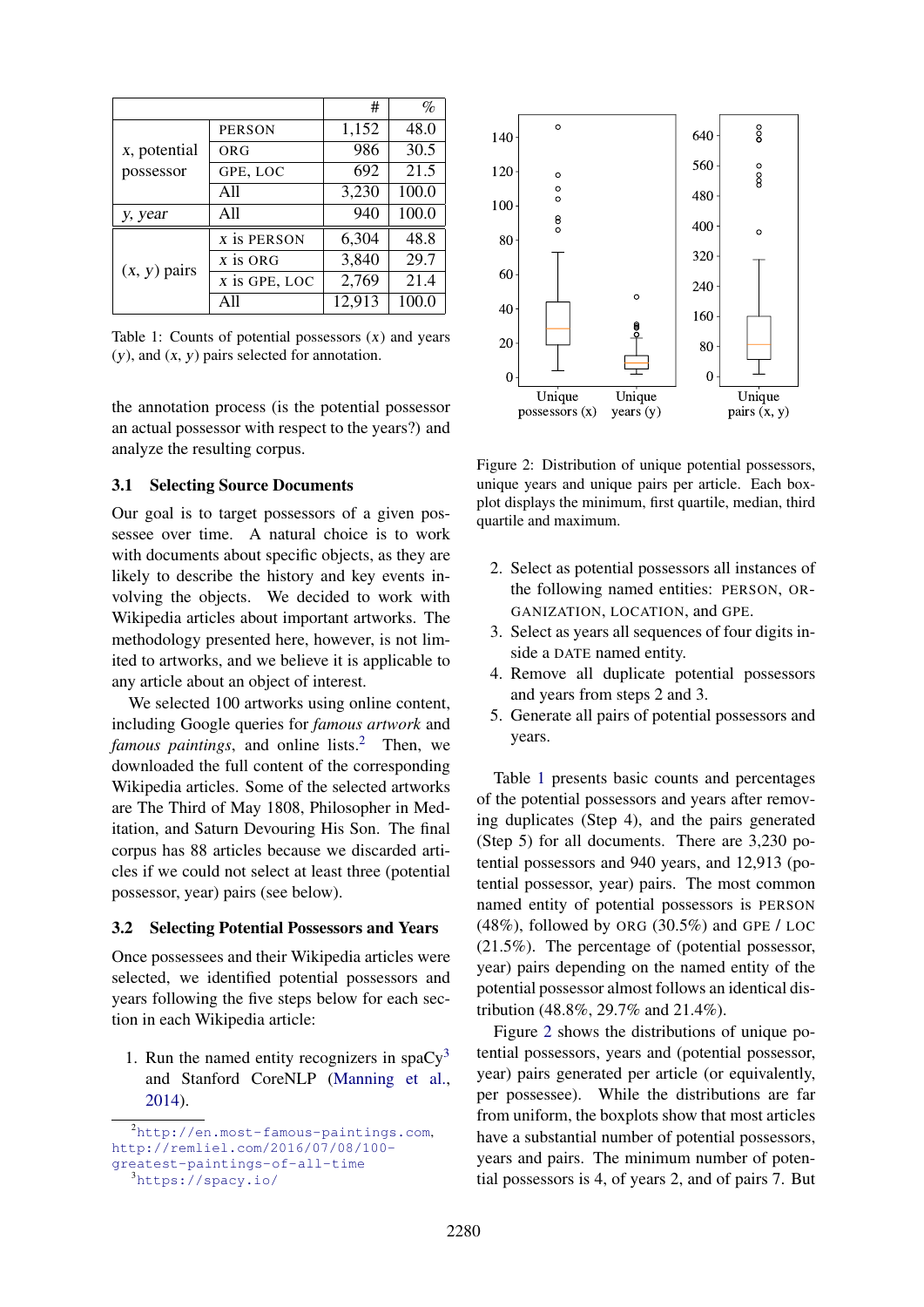|               | Cohen's $\kappa$ |
|---------------|------------------|
| <b>Before</b> | 0.69             |
| During        | 0.59             |
| After         | 0.77             |
| A11           | 0.70             |

<span id="page-3-0"></span>Table 2: Inter-annotator agreement (Cohen's kappa). Values over 0.6 are considered *substantial*, over 0.8 are considered *perfect* [\(Artstein and Poesio,](#page-8-9) [2008\)](#page-8-9).

over 75% of articles have at least 19 unique potential possessors, 5 years and 46 pairs; and over 50% of articles have at least 28 unique potential possessors, 8 years and 86 pairs. In other words, our corpus takes into account many potential possessors and years for the vast majority of articles.

## <span id="page-3-1"></span>3.3 Validating Possessors and Years

After (potential possessor, year) pairs were generated, they were validated manually. To do so, we asked the following questions to annotators:

- Did a possession relation exist between the potential possessor and the possessee at any point of time *before year*?
- Did a possession relation exist between the potential possessor and the possessee at any point of time *during year*?
- Did a possession relation exist between the potential possessor and the possessee at any point of time *after year*?

In all questions, *possessee* refers to the artwork the Wikipedia article is about. Annotators had to choose from two answers: yes or no, where no indicates all cases in which there is not enough information to determine that a possession relation exists at any point of time before / during / after year. In other words, no does not mean that the potential possessor did not possess the possessee, and it may mean that there is no information about whether a possession relations exists.

The annotation interface showed the title of the article and the section to which the potential possessor and year belong to (section title + text). Annotators were instructed to first read the section and then answer all questions. Thus, annotators reveal possession information involving possessors and years that are potentially far away (different clauses, sentences, etc.). Recall that all potential possessors and years within a section are paired, thus we allow to cross sentence boundaries.

Annotation Quality. Annotations were done inhouse by two graduate students. Both of them annotated 25% of the articles individually. Table [2](#page-3-0) shows inter-annotator agreements (Cohen's kappa) for each question. Overall, inter-annotator agreement is 0.70 (values between 0.60 and 0.80 are considered substantial [\(Artstein and Poesio,](#page-8-9) [2008\)](#page-8-9)). Agreements are higher for *Before* and *After* than *During* (0.69 and 0.77 vs. 0.59). The remaining articles were annotated once.

Annotation Examples. Figure [3](#page-4-0) shows the annotations for one paragraph of the Wikipedia article about *Girl with a Pearl Earring* (more specifically, from the section titled *Ownership and display*). The figure shows the annotations on top of a screenshot of the article for clarity purposes, but the annotation interface only showed one section at a time along with all the generated pairs (Section [3.3,](#page-3-1) equivalent to pre-drawing edges).

Five potential possessors and two years were selected, thus ten (potential possessor, year) pairs were generated. The annotations reveal the intuitive possession information contained within the paragraph. First, *Victor de Stuers* was an advisor to *Arnoldus Andries des Tombe*, so there is no evidence that he was a possessor at any point of time (missing label edges). Second, *Vermeer* is the artist who made *Girl with a Pearl Earring*, so there are possession relations before *1881* and *1902*. Third, *Arnoldus* purchased the piece in *The Hague* in 1881, and in 1902 it was donated to *Mauritshuis*. So *Arnoldus* was a possessor in 1881 and after 1881 (until 1902), *The Hague* in 1881 (recall that non-humans can be possessors, spatial proximity is also considered possession, Section [2.1\)](#page-1-1), and *Mauritshuis* during and after 1902. We discuss the limitation of the annotation approach in Section [3.5.](#page-5-0)

#### 3.4 Annotation Analysis.

Counts of yes labels for the three questions (before, during and after) are rather low (17%, 9% and 19%, Figure [4\)](#page-4-1). This is not surprising, as any PERSON, ORG, LOC and GPE named entity is considered as potential possessors. We note, however, that we annotated a possession relation (yes label) in 35% of (potential possessor, year) pairs generated (either before, during or after *year*).

Figure 5 depicts the distribution of labels per article for (potential possessor, year) pairs generated from the same and different sentences. It is worth noting a couple of interesting patterns. First, the annotations contain many more possessions because we pair potential possessors and years that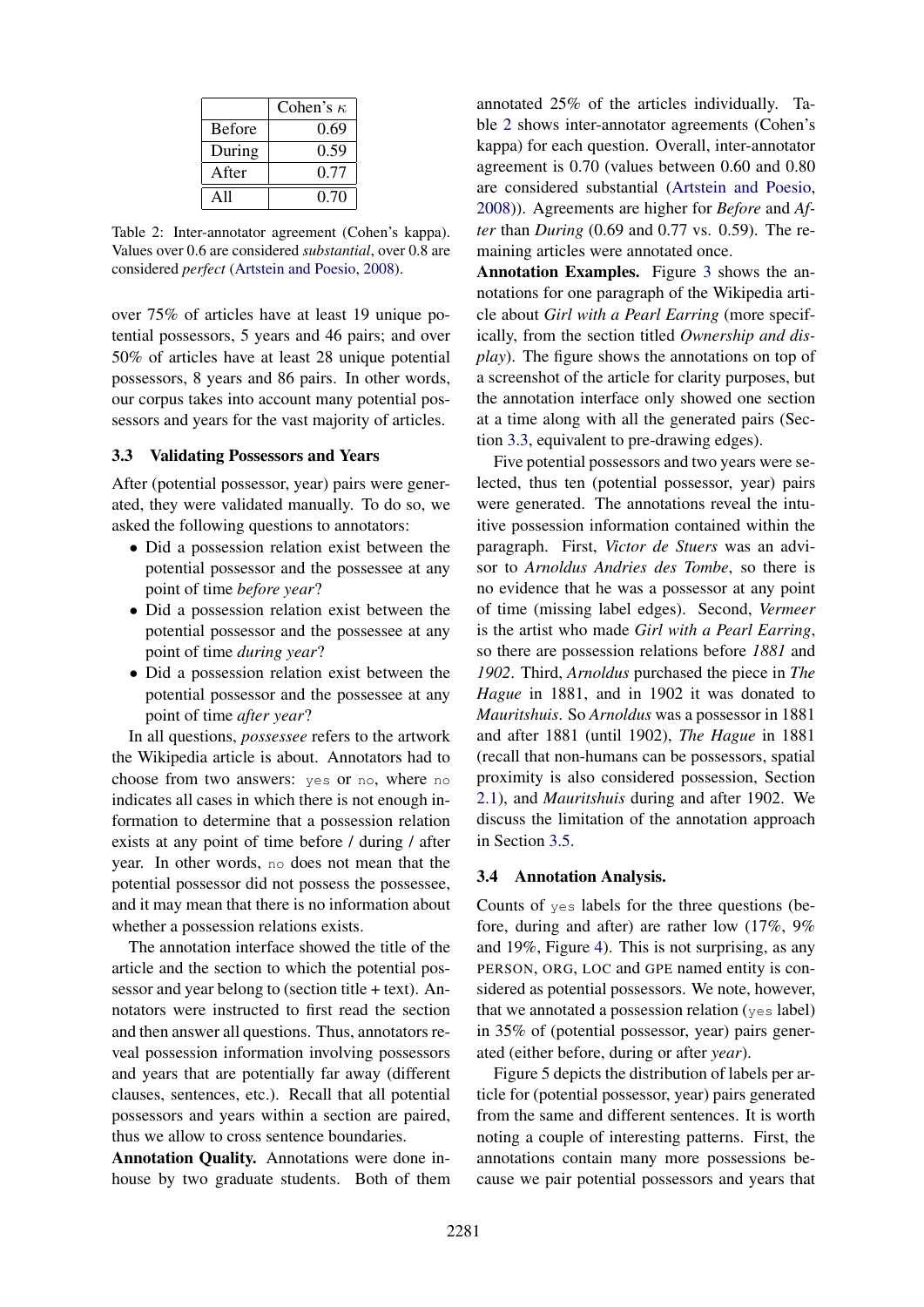

<span id="page-4-0"></span>Figure 3: Excerpt of the Wikipedia article of *Girl with a Pearl Earring* and annotations. Edges indicate (potential possessor, year) pairs generated. Edge labels indicate *yes* label for *before*, *during* and *after*; missing edge labels indicates all annotations are *no* (i.e., the potential possessor was invalid).



<span id="page-4-1"></span>Figure 4: Label percentages for each question (left). While most labels are no, one of the three questions (before, during or after) was answered with yes in 35% of (potential possessor, year) pairs (right).



Possessor and year from the same sentence Possessor and year from different sentences

Figure 5: Distribution of *yes* label per article. We provide distributions for each temporal anchor (at some point of time before, during or after *year*) and for all anchors, and distinguish between possessors and years belonging to the same sentence (left) or different sentences (right). Each boxplot shows the minimum, first quartile, median, third quartile, and maximum.

belong to different sentences (note the different scales in the y-axis). Second, for pairs generated from different sentences, yes label for *during* questions is much less likely than for the labels *before* and *after*.

Finally, Figure [6](#page-5-1) shows the distribution of yes label for all generated pairs. At a minimum, each possessee has at least two possession relations. There are a few outliers articles in which annotators identified over 150 possessors in time. The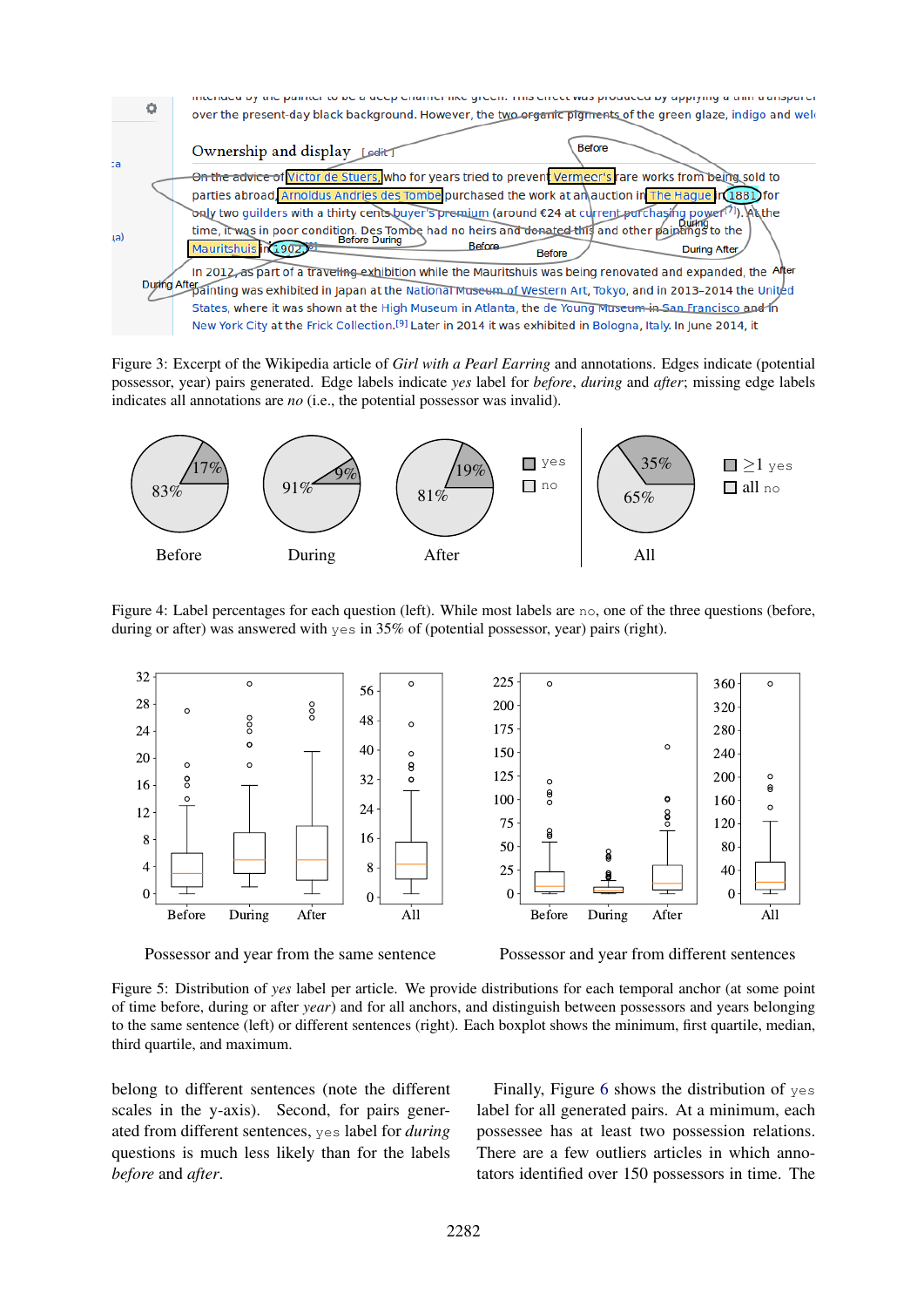*From the possessor and year*: the concatenation of tokens; binary flags for each token; the syntactic head (token, lemma and part-of-speech tag); and the named entity type.

*From the sentences to which the possessor and year belong to*: for (a) a window of 4 tokens to the left and right, (b) all the verbs to the left and right, (c) all the verbs that are ancestors or children in the depedency tree, and (d) all the left and right siblings in the dependency tree, the tokens, lemmas and part-of-speech tags.

*Other and Wikipedia article*: whether the possessor and year belong to the same sentence, whether the possessor appears before or after the year, the Wikipedia article tile (concatenation of tokens and binary flags for each token), and the section title (concatenation of tokens and binary flags for each token).

<span id="page-5-2"></span>Table 3: Feature set used with Support Vector Machines.

first quartile is 14, the median 30, and the third quartile 65 (All, right most boxplot). Thus the procedure presented here reveals a substantial amount of possession relations along with temporal information anchored in the form of years.



<span id="page-5-1"></span>Figure 6: Distribution of *yes* label per article for all possessors and years.

### <span id="page-5-0"></span>3.5 Limitations

While the proposed procedure successfully identifies possession relations over time, we acknowledge limitations in both the possessors and temporal information considered.

First, we only consider named entities as potential possessors, so it is possible we miss some possessors (e.g., pronouns, *the artist*, *his son*). Because of the source documents we work with (Wikipedia articles about artwork) and the fact that we pair all potential possessors and years within a section, this is not a big issue: most Wikipedia sections do not have mentions that cannot be resolved to a named entity within the same section. We note, however, that coreference resolution [\(Prad](#page-8-10)[han et al.,](#page-8-10) [2011\)](#page-8-10) would alleviate this problem.

Second, we only consider four digits within a DATE named entity as temporal information. This means that temporal information encoded in relative dates (e.g., four years later) or historical events (e.g. after World War II) is disregarded. Additionally, we cannot distinguish between several possessors within a year, finer-grained times would be required to do so. To address these is-sues, temporal parsers [\(Lee et al.,](#page-8-11) [2014;](#page-8-11) Strötgen [and Gertz,](#page-9-4) [2015\)](#page-9-4) and anchoring events in time [\(Reimers et al.,](#page-8-12) [2016\)](#page-8-12) are required.

### 4 Experiments and Results

We experiment with traditional Support Vector Machines and neural networks. We divided the articles (and the corresponding (potential possessor, year) pairs) into train (80%) and test (20%), and report results obtained with the test split. Note that splitting pairs randomly would be unsound, as possession relations for the same possessee would be in the train and test splits. We build three classifiers with both SVMs and neural networks (one per question: before, during and after), and all of them predict two labels: yes or no.

### 4.1 Support Vector Machines

We trained the three classifiers using the SVM implementation in scikit-learn [\(Pedregosa et al.,](#page-8-13) [2011\)](#page-8-13), and tuned hyper-parameters C and  $\gamma$  using 10-fold cross-validation with the train split. We used features extracted from the possessor, the year, and the sentences they belong to. Additionally, we also included the Wikipedia article title and the section title from which the possessor and year were selected. The full feature set is described in Table [3](#page-5-2) and we do not elaborate further. Our motivation to try SVMs is to establish a strong supervised baseline, and to compare with neural networks that take as input only plain text.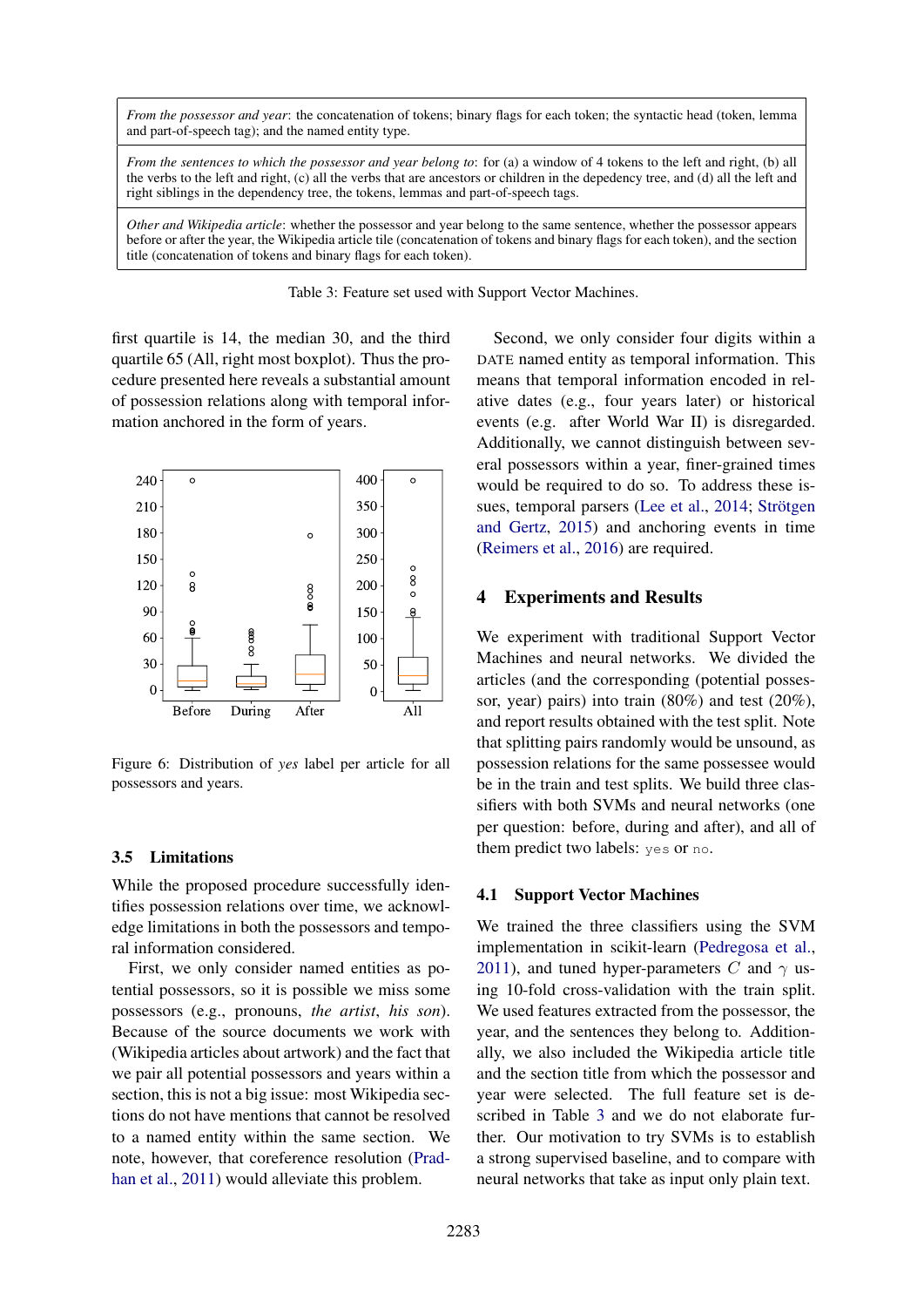

<span id="page-6-1"></span>Figure 7: Neural network architecture to predict whether a *potential possessor* is a possessor before, during or after *year*. We exemplify the input to the network with the (*Vermeer*, *1902*) pair from Figure [3.](#page-4-0)

### 4.2 Neural Networks

We use the implementations provided by the Keras neural network API [\(Chollet et al.,](#page-8-14) [2015\)](#page-8-14) with TensorFlow backend [\(Abadi et al.,](#page-8-15) [2015\)](#page-8-15). Additionally, we use GloVe embeddings with 300 dimensions [\(Pennington et al.,](#page-8-16)  $2014$  $2014$ )<sup>4</sup> to transform words into their distributed representations, the Adam optimizer [\(Kingma and Ba,](#page-8-17) [2014\)](#page-8-17) and categorical cross entropy as a loss function. We train the network with batch size 16 for up to 200 epochs, but stop earlier if no improvement is observed in the validation set for 5 epochs. We reserve 20% of the train split for validation.

The neural network is composed of four Long Short-Term Memory networks [\(Hochreiter and](#page-8-18) [Schmidhuber,](#page-8-18) [1997\)](#page-8-18) with 200 units. The outputs of the LSTMs are concatenated along with the embeddings of the possessor and year, and the final output is calculated with a Softmax layer. Each LSTM has as its input a different chunk of text:

• The first LSTM takes as input the sequence of tokens in the sentence containing the *possessor* (top left in Figure [7\)](#page-6-1). Each token is represented by the corresponding word embedding, and an additional embedding (also with 300 dimensions) for the possessor and all other tokens (there are only two unique additional embeddings, white and light gray in Figure [7\)](#page-6-1). Unlike the word embedding from GloVe, the additional embeddings are initialized randomly and are updated during the training process. Our rationale to add the additional embeddings is to provide the LSTM with information to learn which tokens surrounding the *possessor* are more important.

- The second LSTM takes as input the sentence containing the *year* (top right in Figure [7\)](#page-6-1). The input representation is very similar to the one used in the first LSTM, the only difference is that the additional embeddings (white and dark grey) indicate the *year* and any other token. Again, our rationale for the additional embeddings is to provide the LSTM with information to learn which tokens surrounding the *year* are more important.
- The third LSTM (bottom left in Figure [7\)](#page-6-1) takes as input the Wikipedia article (i.e., the name of the possessee). The input words are represented with their GloVe embeddings.
- The fourth LSTM (bottom right) takes as input the section title from which the *possessor* and *year* were selected. The input words are also represented with their GloVe embeddings and no additional information. Our rationale is that some sections are less likely to contain valid possessors (e.g., *Cultural Impact* (low likelihood) vs. *Ownership and display* (high likelihood).

### 4.3 Results

Results obtained with the test set are provided in Table [4.](#page-7-0) F-measures are always higher for no than yes, but recall that only yes label allows us to extract valid possession relations.

Baselines. The majority baseline always predicts no label for all temporal tags (before, during and after, see percentages in Figure [4\)](#page-4-1), thus it fails to extract any possession information.

SVMs. SVMs obtain higher-than-chance results, but F-scores with yes label are relatively low (before: 0.33, during: 0.31 and after: 0.44).

Neural Networks. The full neural network always outperforms SVMs, but the difference in F-score

<span id="page-6-0"></span><sup>4</sup>Available at [https://nlp.stanford.edu/](https://nlp.stanford.edu/projects/glove/) [projects/glove/](https://nlp.stanford.edu/projects/glove/), file <glove/glove.6B.300.txt>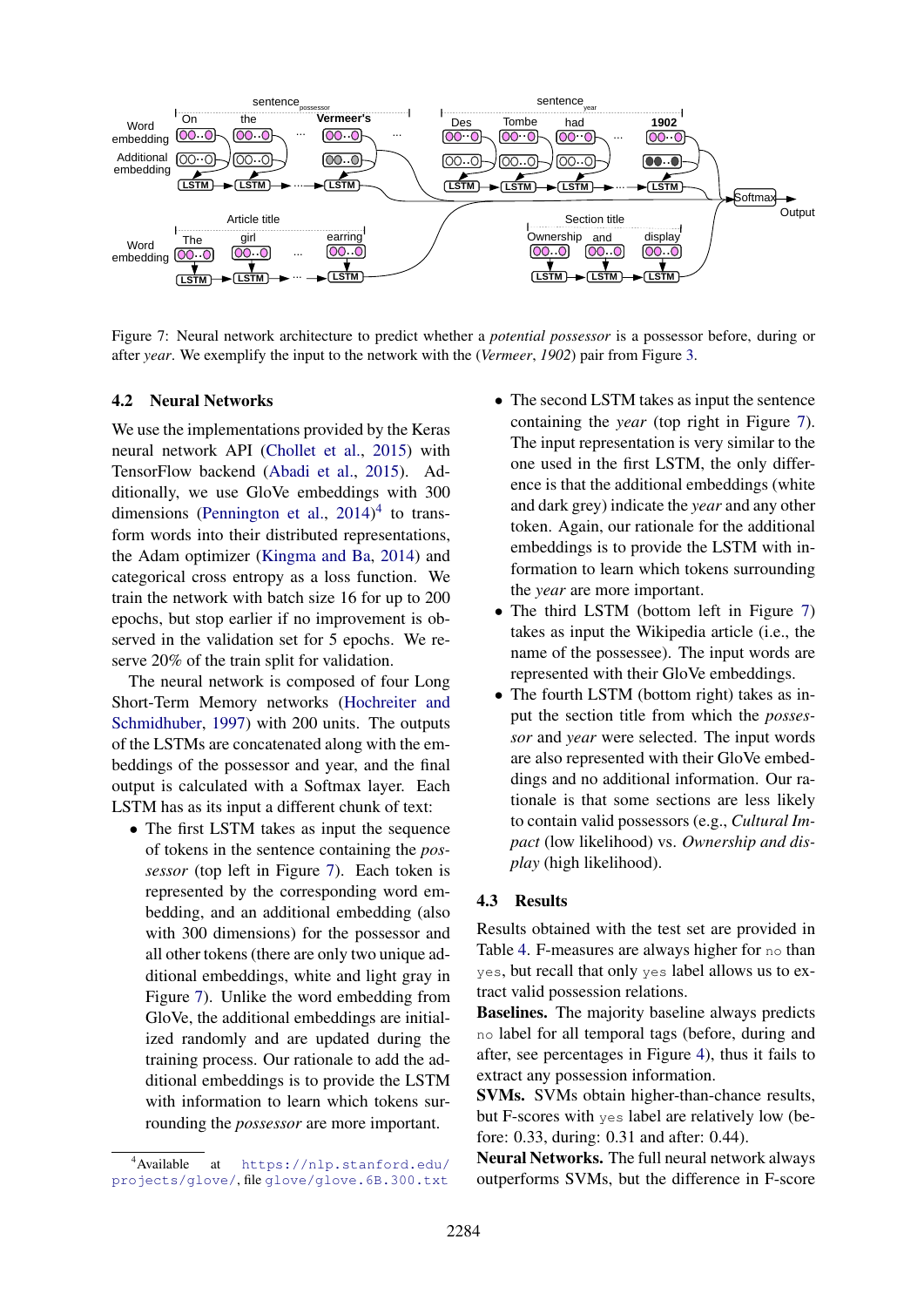|                                         |     | <b>Before</b> |      | During |      |      | After |      |      |      |
|-----------------------------------------|-----|---------------|------|--------|------|------|-------|------|------|------|
|                                         |     | P             | R    | F      | P    | R    | F     | P    | R    | F    |
| <b>SVM</b>                              | yes | 0.47          | 0.26 | 0.33   | 0.33 | 0.29 | 0.31  | 0.42 | 0.46 | 0.44 |
|                                         | no  | 0.86          | 0.94 | 0.90   | 0.93 | 0.94 | 0.93  | 0.88 | 0.87 | 0.87 |
| NN Full                                 | yes | 0.41          | 0.38 | 0.40   | 0.22 | 0.56 | 0.32  | 0.44 | 0.65 | 0.53 |
|                                         | no  | 0.87          | 0.89 | 0.88   | 0.95 | 0.80 | 0.87  | 0.92 | 0.82 | 0.87 |
| NN Full - addt embeds.                  | yes | 0.40          | 0.40 | 0.40   | 0.21 | 0.46 | 0.29  | 0.35 | 0.75 | 0.47 |
|                                         | no  | 0.88          | 0.87 | 0.88   | 0.94 | 0.82 | 0.88  | 0.93 | 0.69 | 0.79 |
| NN Full - LSTM <sub>article_title</sub> | yes | 0.33          | 0.42 | 0.37   | 0.21 | 0.65 | 0.31  | 0.33 | 0.77 | 0.46 |
|                                         | no  | 0.87          | 0.82 | 0.85   | 0.95 | 0.74 | 0.83  | 0.93 | 0.66 | 0.77 |
| NN Full - LSTM <sub>section_title</sub> | yes | 0.41          | 0.50 | 0.45   | 0.25 | 0.46 | 0.33  | 0.38 | 0.80 | 0.48 |
|                                         | no  | 0.89          | 0.85 | 0.87   | 0.94 | 0.86 | 0.90  | 0.94 | 0.67 | 0.78 |

<span id="page-7-0"></span>Table 4: Results obtained in the test set using SVMs (all features), and the neural network (the full architecture and after disabling some components). Recall that yes is the only label that enables us to extract possession relations, results with no are mostly irrelevant.

with yes label is minimal for *during* (before: 0.40 vs 0.33, +21.2%; during: 0.32 vs. 0.31, +3.2%; after: 0.53 vs. 0.44, +20.5%).

We also experimented with modifications of the full neural network to provide insights into which components are more useful. Specifically, we report results not using the additional embeddings for the possessor and year, and disabling the LSTMs for the article title and section title. Note that while yes F-scores for *during* barely vary regardless of the modifications to the network, we found interesting patterns for *before* and *after*. All F-scores discussed below are for yes label, the only label that is useful to extract possession relations.

- First, the additional embeddings for the possessor and year are beneficial for *after* (0.47 vs 0.53, +12.8%) and *during* (0.29 vs 0.32, +10.3%), and neutral for *before*. This leads to the conclusion that the LSTM learns the contexts surrounding the possessor and year successfully only for *after* and *during*. Note that the additional embeddings provides information regarding the position of the possessor and year within their sentences.
- Second, the LSTM that takes as its input the article title is beneficial for *before* (0.37 vs. 0.40, +8.1%) and *after* (0.46 vs 0.53, +15.2%), and barely for *during* (0.31 vs.  $0.32, +3.1\%$ ). Thus we can conclude that the article title contains useful information to determine the existence of possession relations, and that pretrained word embeddings capture this information.
- Third, the LSTM that takes as its input the

section title is beneficial for *after* (0.48 vs 0.53, +10.4%), detrimental for *before* (0.45 vs. 0.40, -11.1%) and barely detrimental for *during* (0.32 vs. 0.33, -3.0%). These results lead to the conclusion that the section title only contains useful information to determine possession relations in future years with respect to the years mentioned in the section.

### 5 Conclusions

Possession is an asymmetric semantic relation between two entities, where one entity (the possessee) *belongs* to the other entity (the possessor). Following theoretical works, we understand *belongs* in a broad sense, including physical, temporal, and control possessions.

In this paper, we track possession relations over time. Specifically, we work with Wikipedia articles about artworks, and extract their possessors as well as temporal information with respect to the years explicitly mentioned (before, during or after). We have presented an approach to extract potential possessors and pair them with years, and an annotation scheme to validate them. Overall interannotator agreement (Cohen's kappa) is 0.70, and the resulting corpus has substantial information regarding possessors over time: in 75% of articles we validate at least 14 (possessor, year) pairs, and in 50%, at least 30 pairs.

Experimental results show that the task can be automated, although we obtain moderate results. We present an LSTM ensemble that outperforms a traditional SVM. Disabling certain components of the full network show that the article title and sec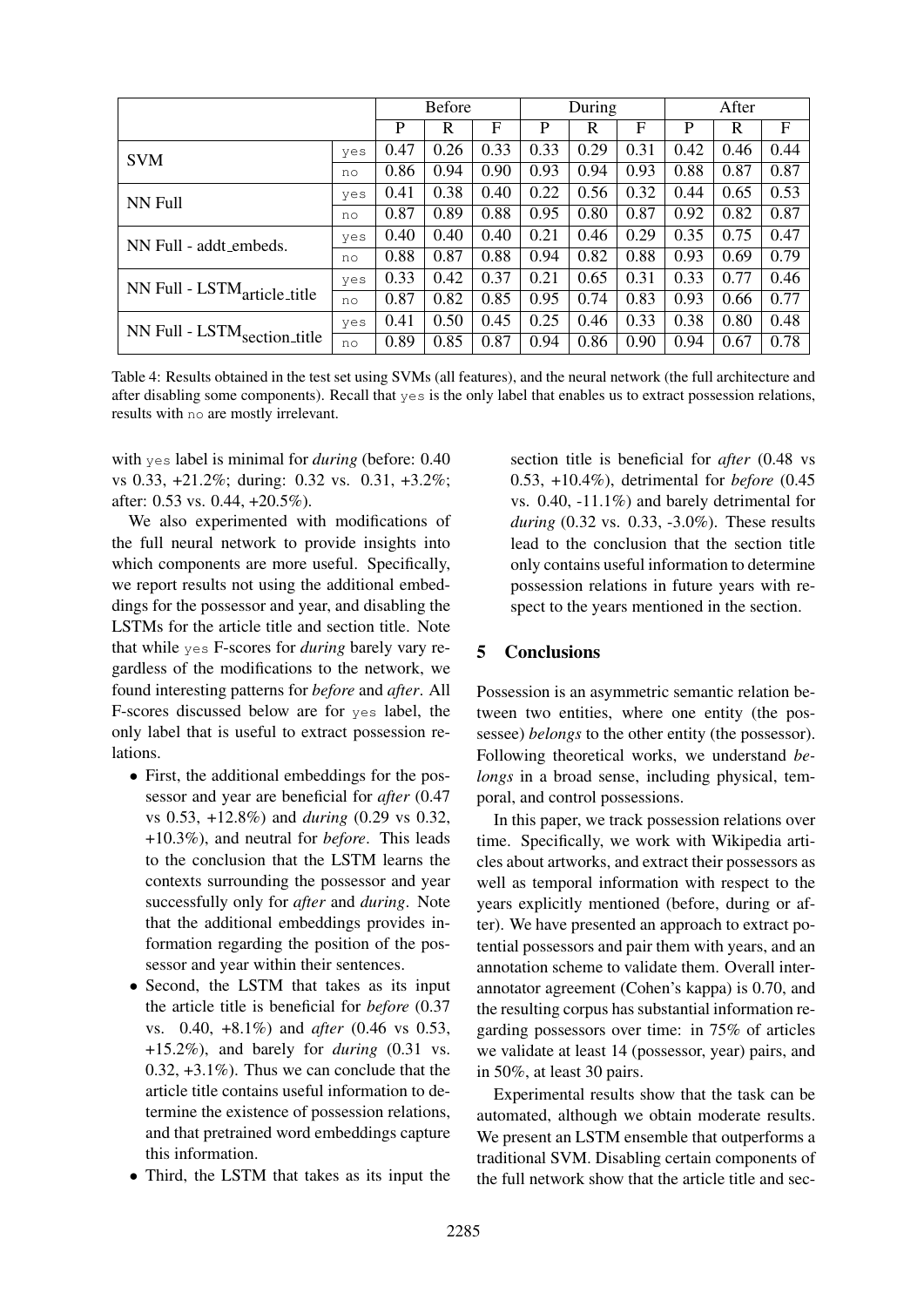tion title benefit different temporal tags, and that the additional embeddings for the possessor and year are beneficial for *during*.

## References

- <span id="page-8-15"></span>Martín Abadi, Ashish Agarwal, Paul Barham, Eugene Brevdo, Zhifeng Chen, Craig Citro, Greg S. Corrado, Andy Davis, Jeffrey Dean, Matthieu Devin, Sanjay Ghemawat, Ian Goodfellow, Andrew Harp, Geoffrey Irving, Michael Isard, Yangqing Jia, Rafal Jozefowicz, Lukasz Kaiser, Manjunath Kudlur, Josh Levenberg, Dan Mané, Rajat Monga, Sherry Moore, Derek Murray, Chris Olah, Mike Schuster, Jonathon Shlens, Benoit Steiner, Ilya Sutskever, Kunal Talwar, Paul Tucker, Vincent Vanhoucke, Vijay Vasudevan, Fernanda Viegas, Oriol Vinyals, Pete ´ Warden, Martin Wattenberg, Martin Wicke, Yuan Yu, and Xiaoqiang Zheng. 2015. [TensorFlow:](https://www.tensorflow.org/) [Large-scale machine learning on heterogeneous sys](https://www.tensorflow.org/)[tems.](https://www.tensorflow.org/) Software available from tensorflow.org. [https://www.tensorflow.org/.](https://www.tensorflow.org/)
- <span id="page-8-2"></span>A.Y Aikhenvald. 2013. Possession and ownership: a cross-linguistic perspective. In A.Y. Aikhenvald and R.M.W. Dixon, editors, *Possession and Ownership: A Cross-Linguistic Typology*, Oxford University Press, Oxford, chapter 1, pages 1–64.
- <span id="page-8-0"></span>A.Y. Aikhenvald and R.M.W. Dixon. 2012. *Possession and Ownership: A Cross-Linguistic Typology*. Explorations in Linguistic Typology. OUP Oxford.
- <span id="page-8-9"></span>Ron Artstein and Massimo Poesio. 2008. Inter-coder agreement for computational linguistics. *Comput. Linguist.* 34(4):555–596.
- <span id="page-8-6"></span>Carmen Banea, Xi Chen, and Rada Mihalcea. 2016. Building a dataset for possessions identification in text. In Nicoletta Calzolari (Conference Chair), Khalid Choukri, Thierry Declerck, Sara Goggi, Marko Grobelnik, Bente Maegaard, Joseph Mariani, Helene Mazo, Asuncion Moreno, Jan Odijk, and Stelios Piperidis, editors, *Proceedings of the Tenth International Conference on Language Resources and Evaluation (LREC 2016)*. European Language Resources Association (ELRA), Paris, France.
- <span id="page-8-7"></span>Carmen Banea and Rada Mihalcea. 2018. [Possession identification in text.](https://doi.org/10.1017/S1351324918000062) *Natural Language Engineering* page 122. [https://doi.org/10.1017/S1351324918000062.](https://doi.org/10.1017/S1351324918000062)
- <span id="page-8-5"></span>Dhivya Chinnappa and Eduardo Blanco. 2018. Mining possessions: Existence, type and temporal anchors. In *Proceedings of the 2018 Conference of the North American Chapter of the Association for Computational Linguistics: Human Language Technologies*. Association for Computational Linguistics, New Orleans, Louisiana, USA, pages 496–505.
- <span id="page-8-14"></span>François Chollet et al. 2015. Keras. [https://](https://github.com/fchollet/keras) [github.com/fchollet/keras](https://github.com/fchollet/keras).
- <span id="page-8-1"></span>B. Heine. 1997. *Possession: Cognitive Sources, Forces, and Grammaticalization*. Cambridge Studies in Linguistics. Cambridge University Press.
- <span id="page-8-18"></span>Sepp Hochreiter and Jürgen Schmidhuber. 1997. [Long](https://doi.org/10.1162/neco.1997.9.8.1735) [short-term memory.](https://doi.org/10.1162/neco.1997.9.8.1735) *Neural Comput.* 9(8):1735– 1780. [https://doi.org/10.1162/neco.1997.9.8.1735.](https://doi.org/10.1162/neco.1997.9.8.1735)
- <span id="page-8-17"></span>Diederik P. Kingma and Jimmy Ba. 2014. [Adam:](http://arxiv.org/abs/1412.6980) [A method for stochastic optimization.](http://arxiv.org/abs/1412.6980) *CoRR* abs/1412.6980. [http://arxiv.org/abs/1412.6980.](http://arxiv.org/abs/1412.6980)
- <span id="page-8-11"></span>Kenton Lee, Yoav Artzi, Jesse Dodge, and Luke Zettlemoyer. 2014. [Context-dependent seman](http://www.aclweb.org/anthology/P14-1135)[tic parsing for time expressions.](http://www.aclweb.org/anthology/P14-1135) In *Proceedings of the 52nd Annual Meeting of the Association for Computational Linguistics (Volume 1: Long Papers)*. Association for Computational Linguistics, Baltimore, Maryland, pages 1437–1447. [http://www.aclweb.org/anthology/P14-1135.](http://www.aclweb.org/anthology/P14-1135)
- <span id="page-8-8"></span>Christopher D. Manning, Mihai Surdeanu, John Bauer, Jenny Finkel, Steven J. Bethard, and David Mc-Closky. 2014. The Stanford CoreNLP natural language processing toolkit. In *Association for Computational Linguistics (ACL) System Demonstrations*. pages 55–60.
- <span id="page-8-3"></span>G.A. Miller and P.N. Johnson-Laird. 1976. *Language and perception*. Belknap Press. Belknap Press of Harvard University Press.
- <span id="page-8-4"></span>Preslav I. Nakov and Marti A. Hearst. 2013. Semantic interpretation of noun compounds using verbal and other paraphrases. *ACM Trans. Speech Lang. Process.* 10(3):13:1–13:51.
- <span id="page-8-13"></span>F. Pedregosa, G. Varoquaux, A. Gramfort, V. Michel, B. Thirion, O. Grisel, M. Blondel, P. Prettenhofer, R. Weiss, V. Dubourg, J. Vanderplas, A. Passos, D. Cournapeau, M. Brucher, M. Perrot, and E. Duchesnay. 2011. Scikit-learn: Machine learning in Python. *Journal of Machine Learning Research* 12:2825–2830.
- <span id="page-8-16"></span>Jeffrey Pennington, Richard Socher, and Christopher D. Manning. 2014. [Glove: Global vectors for](http://www.aclweb.org/anthology/D14-1162) [word representation.](http://www.aclweb.org/anthology/D14-1162) In *Empirical Methods in Natural Language Processing (EMNLP)*. pages 1532– 1543. [http://www.aclweb.org/anthology/D14-1162.](http://www.aclweb.org/anthology/D14-1162)
- <span id="page-8-10"></span>Sameer Pradhan, Lance Ramshaw, Mitchell Marcus, Martha Palmer, Ralph Weischedel, and Nianwen Xue. 2011. Conll-2011 shared task: Modeling unrestricted coreference in ontonotes. In *Proceedings of the Fifteenth Conference on Computational Natural Language Learning: Shared Task*. Association for Computational Linguistics, Portland, Oregon, USA, pages 1–27.
- <span id="page-8-12"></span>Nils Reimers, Nazanin Dehghani, and Iryna Gurevych. 2016. [Temporal anchoring of events for the time](http://www.aclweb.org/anthology/P16-1207)[bank corpus.](http://www.aclweb.org/anthology/P16-1207) In *Proceedings of the 54th Annual Meeting of the Association for Computational Linguistics (Volume 1: Long Papers)*. Association for Computational Linguistics, Berlin, Germany, pages